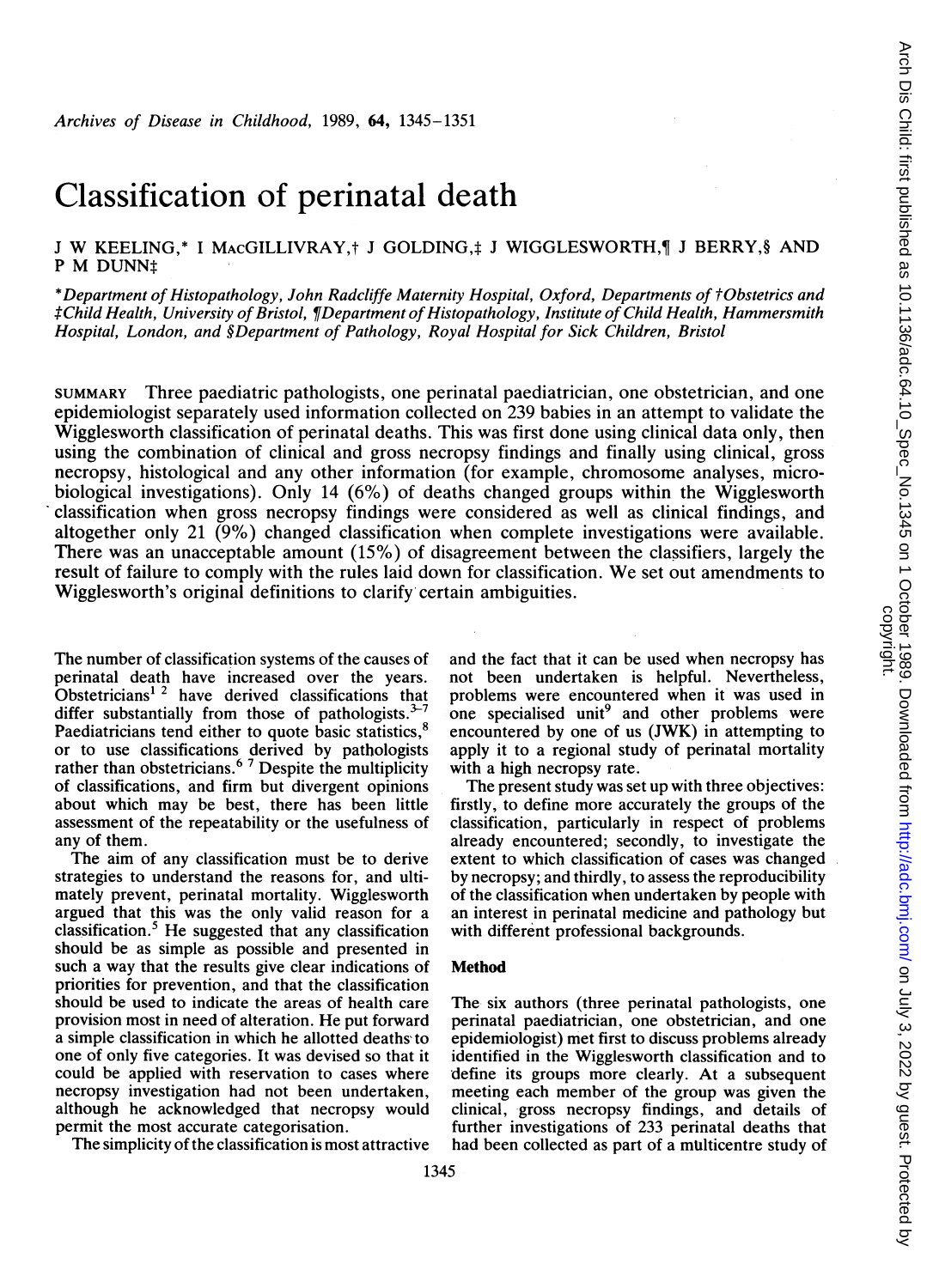perinatal deaths. Each member of the group was asked to use the Wigglesworth classification and classify the death firstly on the clinical information alone, secondly on the clinical information together with the findings from the macroscopic examination at necropsy (which included the dissection of organs), and thirdly to classify the death taking account not only of the clinical and necropsy findings but also the histological and microbiological examinations, and chromosome analyses.

Each member of the team carried out the classification without knowledge of the classification made by the other members. After 89 perinatal deaths had been classified, the team met to discuss problems encountered and to compare results of the initial classification exercise. At this stage there was substantial disagreement. For each case over which there was disagreement, extensive discussion took place to try and define more clearly the rules of the classification. Once these rules had been delineated more clearly, the team was presented with a further 144 cases to classify. Before this, the obstetrician (IM) had classified the 233 deaths using the Aberdeen classification.2

The following analyses of the data were carried out: (i) identification of cases where there was still disagreement concerning the appropriate Wigglesworth grouping; (ii) a study of all cases where necropsy and other results had made a difference to the classification; (iii) a comparison of the classifications made by all six observers of the last 144 cases (to give an estimate of interobserver reliability); and (iv) a comparison of the Aberdeen classification with the Wigglesworth classification, after taking into account all necropsy and other findings.

#### **Results**

#### CLARIFICATION OF THE CLASSIFICATION

#### Group I

The original Wigglesworth group <sup>1</sup> was described as 'normally formed macerated stillbirth'. After discussion the group was renamed 'deaths before the start of labour'. In the absence of other evidence, the presence of maceration should be taken to indicate that death preceded the onset of labour. Antepartum fetal deaths with lethal malformations were excluded, as were the miscellaneous disorders (see group 5).

Much discussion concerned the distinction between lethal and potentionally lethal malformations and minor malformations. It was suggested that macerated infants with minor isolated lesions (such as a small ventricular septal defect) should remain in this group, but that any infants with multiple minor anomalies (for example, cleft lip and a skeletal defect) should be classified in group 2. Because many antepartum fetal deaths are associated with abruption, it was thought that a subgroup might be appropriate.

#### Group 2

Group 2 was originally described as 'congenital malformations (stillbirth or neonatal death)'. Infants with minor or potentially treatable minor malformations should not be included here unless they formed part of a complex of at least two malformations and they had died before the start of labour. Deformations-that is abnormalities of form secondary to a fetal disease or functional impairment-could also be included here. Thus pulmonary hypoplasia that follows oligohydramnios may be included, although we thought that this difficult diagnosis should always be supported by the presence of other deformations or malformations.

#### Group 3

Group 3 was described as 'conditions associated with immaturity (neonatal deaths only)'. It was decided that this group should be titled 'conditions associated with preterm birth or immaturity' and include only livebirths of under 37 weeks' gestation.

Infants weighing less than 1000 g should be presumed to belong to this group irrespective of the  $\leq$ Infants weighing less than 1000 g should be expressumed to belong to this group irrespective of the  $\leq$  time of death. Larger preterm infants are likely to  $\frac{1}{\sqrt{2}}$  the surferent of the state of the state of the sta have suffered from birth asphyxia if they die at less<sup> $\bar{t}$ </sup> than 4 hours of age. Thus any infant dying at less than 4 hours, delivered preterm, and weighing more than 1000 g, should be coded to group 4 below unless a specific condition was present.

Neonatal deaths with infection, even congenital infection, should be included here if they were delivered preterm, although specific infections-for example, group B streptococcus and toxoplasma, other viruses, rubella, cytomegalovirus, and herpes virus-should be coded group 5. The epidemiologist's view was that if some infections remained in group 3, then all infections should stay in group 3. The counter argument was that 'important and interesting' infections should go to group 5.

We came across problems with infants delivered at full term but who had disorders normally associated with prematurity such as hyaline membrane disease, intraventricular haemorrhage, and necrotising enterocolitis. It was decided that these should be coded as group 5.

## Group 4

Group 4 in the original classification comprised 'asphyxial conditions developing in labour (fresh stillbirth/neonatal death)'. After discussion it was decided that this group should include all fetal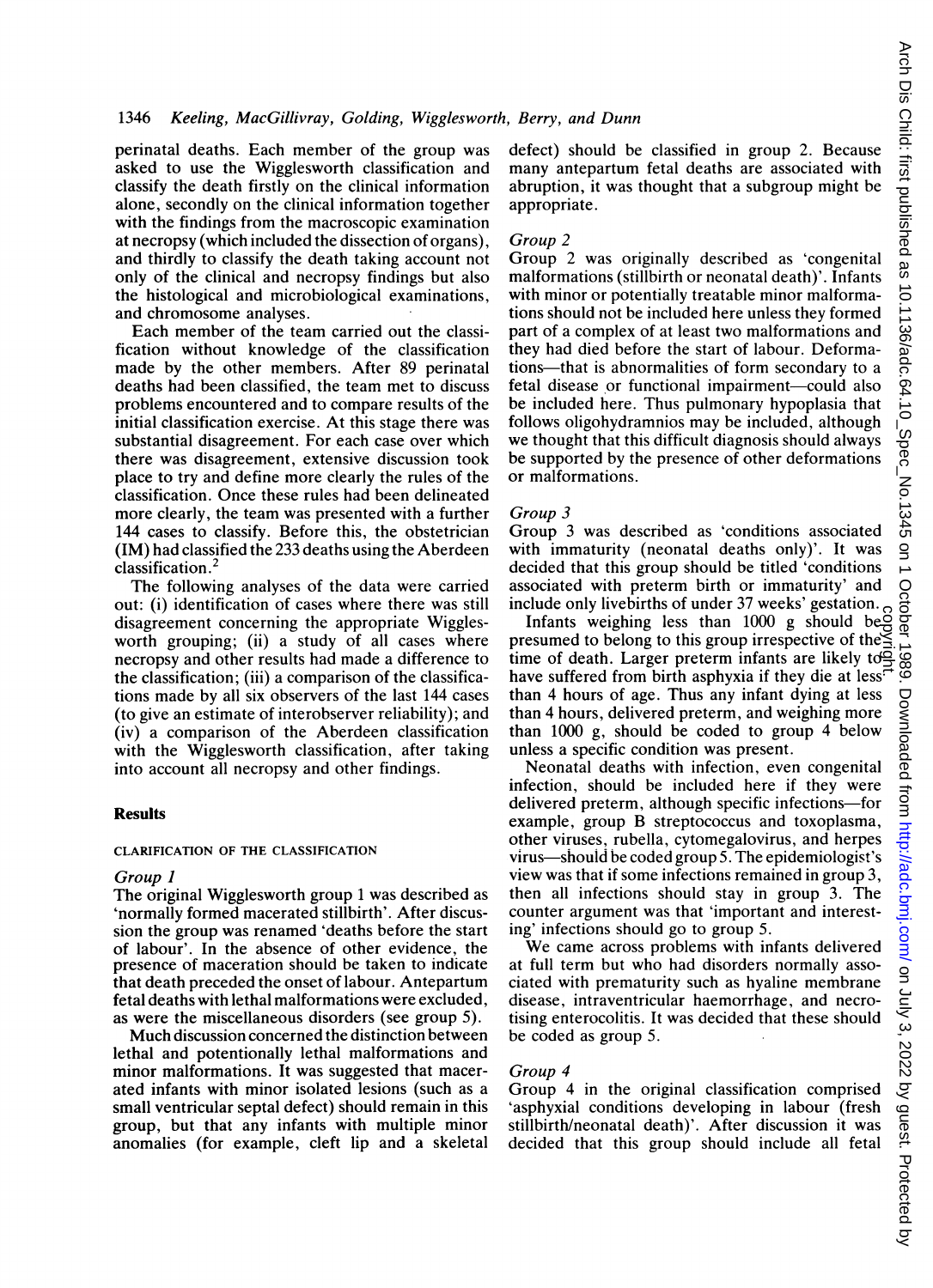deaths of whatever weight without malformations or specific disorders, provided that fetal death occurred during labour. In the absence of other information all fresh stillbirths should be included in this group.

Liveborn infants weighing over 1000 g who died at less than 4 hours of age should be included in this group. If the fetal death occurred during an intervention such as a caesarean section, in the absence of labour, the case should be classed group 4, as should any infants surviving longer than four hours for whom there was evidence of cerebral birth trauma or asphyxia. Massive antepartum haemorrhage such as abruption could form a clear subgroup.

## Group S

Group 5 was originally described as 'specific conditions other than above; and should include the following: blood group incompatibilities, inborn errors of metabolism, twin to twin transfusion syndrome, hydrops not associated with malformation, specific or unusual infections, conditions usually associated with preterm delivery but occurring in a baby born at full term, tumours, hamartomas, neonatal deaths of term babies that are totally unexplained, fetomaternal bleeds, or anything completely out of the ordinary.

The decision tree evolving from the refined classification is shown in the figure.



Figure Decision tree for the revised Wigglesworth classification.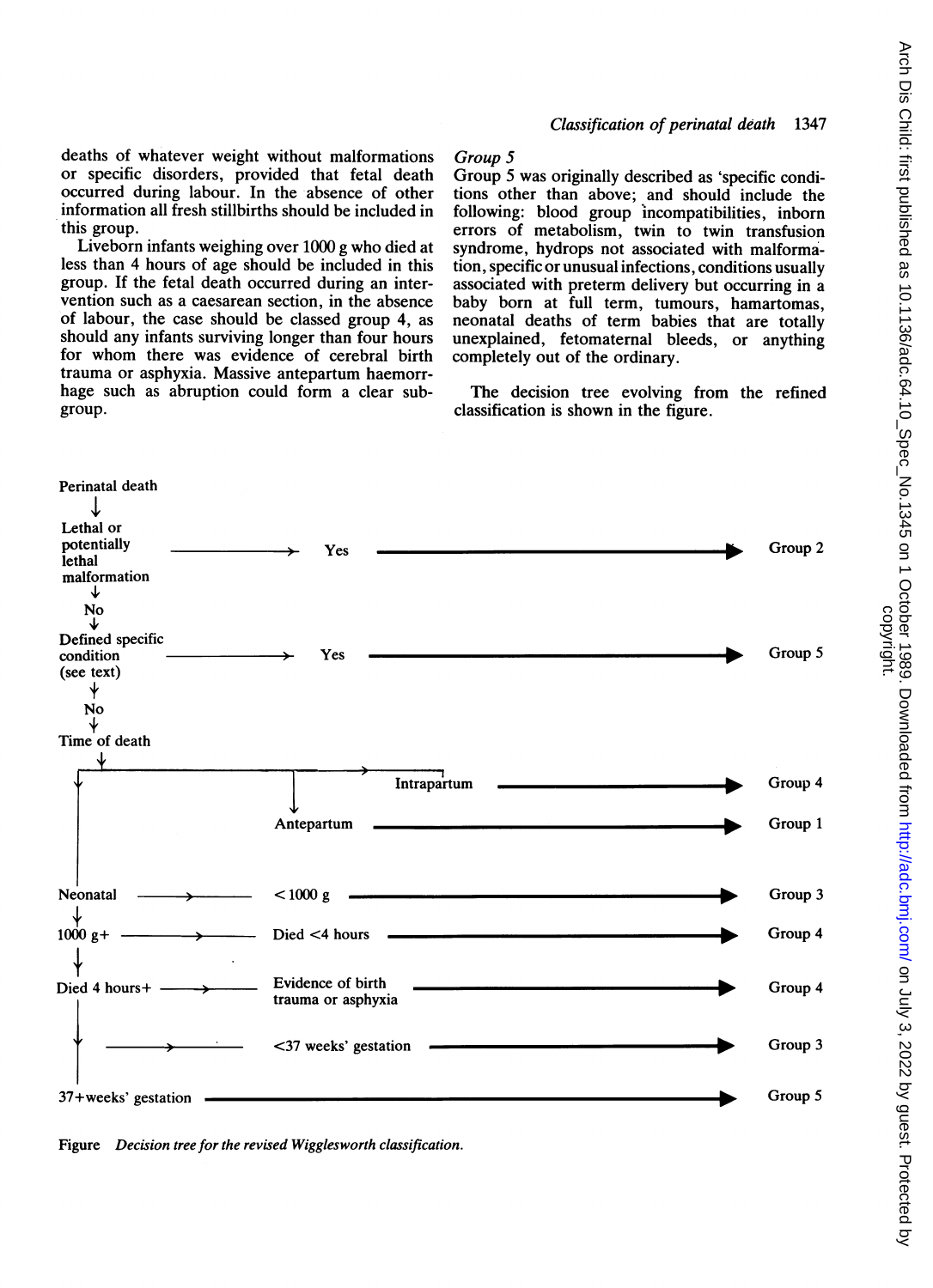## 1348 Keeling, MacGillivray, Golding, Wigglesworth, Berry, and Dunn

| Case<br>No | Classification          |                                  |                                                       | Comment                                                                                               |  |  |  |  |
|------------|-------------------------|----------------------------------|-------------------------------------------------------|-------------------------------------------------------------------------------------------------------|--|--|--|--|
|            | <b>Clinical</b><br>only | <b>Clinical</b><br>plus necropsy | Clinical.<br>plus necropsy,<br>plus other<br>findings |                                                                                                       |  |  |  |  |
| 10         | 3                       | 4                                | 4                                                     | <b>Tentorial</b> tear                                                                                 |  |  |  |  |
| 25         | 3                       |                                  | $\overline{c}$                                        | Congenital heart disease                                                                              |  |  |  |  |
| 117        | 3                       | 2                                | $\mathbf{c}$                                          | Congenital heart disease                                                                              |  |  |  |  |
| 184        | 3                       | $\mathbf{c}$                     | $\overline{c}$                                        | Congenital heart disease                                                                              |  |  |  |  |
| 65         | 1                       | $\overline{\mathbf{c}}$          | $\frac{2}{2}$                                         | Congenital heart disease                                                                              |  |  |  |  |
| 196        | 4                       | $\overline{c}$                   |                                                       | Congenital heart disease                                                                              |  |  |  |  |
| 123        |                         | $\mathbf{c}$                     | $\frac{2}{2}$                                         | Gastrointestinal defect                                                                               |  |  |  |  |
| 143        |                         | $\overline{c}$                   |                                                       | Congenital heart disease                                                                              |  |  |  |  |
| 137        | $\overline{c}$          | 5                                | 5                                                     | Clinical congenital heart disease; at necropsy idiopathic arterial<br>calcification                   |  |  |  |  |
| 155        | 2                       | 5                                | 5                                                     | Congenital heart disease-collapsed during catheterisation;<br>classified to iatrogenic                |  |  |  |  |
| 181        | 1                       | 5                                | 5                                                     | Idiopathic arterial calcification                                                                     |  |  |  |  |
| 151        | 4                       | 4                                | 5.                                                    | Stormy labour, weighed 3580 g at 37 weeks, died at 7 hours.<br>$\beta$ haemolytic streptococcus grown |  |  |  |  |
| 204        | 4                       | 5                                | 5                                                     | Weighed 3640 g at 40 weeks; died at 2 days of pneumonia                                               |  |  |  |  |
| 231        | $\overline{c}$          | 5                                | 5                                                     | Antenatal scan showed cystic mass in neck; at necropsy non-rhesus<br>hydrops found                    |  |  |  |  |
| 175        | 4                       | 5                                | 4                                                     | At necropsy signs of sepsis found; on histological examination no sign<br>of sepsis                   |  |  |  |  |
| 97         | 3                       | 3                                | 5                                                     | $\beta$ haemolytic streptococcus grown                                                                |  |  |  |  |
| 100        |                         |                                  | 5                                                     | Congenital cocksackie A virus isolated                                                                |  |  |  |  |
| 145        |                         |                                  | 5                                                     | Listeriosis                                                                                           |  |  |  |  |
| 290        | 3                       | 3                                | $\overline{c}$                                        | Trisomy 21                                                                                            |  |  |  |  |
| 193        | 3                       | 3                                | 5                                                     | $\beta$ haemolytic streptococcus grown                                                                |  |  |  |  |
| 244        | 3                       | 3                                | 5                                                     | Enzyme defect                                                                                         |  |  |  |  |

Table 1 Changes in Wigglesworth classification after necropsy and other findings had been reviewed

CHANGES IN THE CLASSIFICATION AFTER NECROPSY

Of the 239 cases considered, 14 (6%) were reclassified once the gross necropsy findings were considered (table 1) and it can be seen that most were because of the discovery of congenital anomalies at necropsy. In addition, consideration of other data including results of histological and microbiological examination further changed eight cases including one that had changed between the clinical to the gross necropsy classification (case 175). Interestingly, this case reverted to the classification that had been based on clinical grounds. Four of the other cases resulted from the identification of specific infections, one was an enzyme defect, and one a chromosome anomaly. Thus in all, 21 (8%) cases were reclassified as a result of necropsy and other findings. It is unlikely that 8% of diagnoses would be changed in geographic populations because the sample that we studied was not a representative series of perinatal deaths. It emanated from teaching hospitals with high rates of referral of complicated cases, and could therefore be expected to have a higher than normal proportion of unusual findings.

#### INTEROBSERVER RELIABILITY

The first sample of 89 cases were used as a learning exercise. The observers then compared results on the subsequent 144 cases in order to assess reproducibility. In all, for each set of case notes, there were 15 possible pairs of results. For each of the three assessments (clinical only, clinical together with gross necropsy, and clinical and all findings) there were  $144 \times 15 \times 3$ —that is 6480 possible pairs.

Disagreement at initial classification was found for 963 pairs (15%). It should be noted that the 85% agreement rate is the interobserver variation and does not measure the accuracy of the classification. Major causes of disagreement concerned (i) whether a fetal death had actually occurred during labour, (ii) the class to which an immature infant should go, and (iii) how intrauterine infections should be classified. Despite agreement beforehand about definitions, clinical experience tended to override them.

# PROBLEM CASES

Of the 233 cases considered there were 10 in which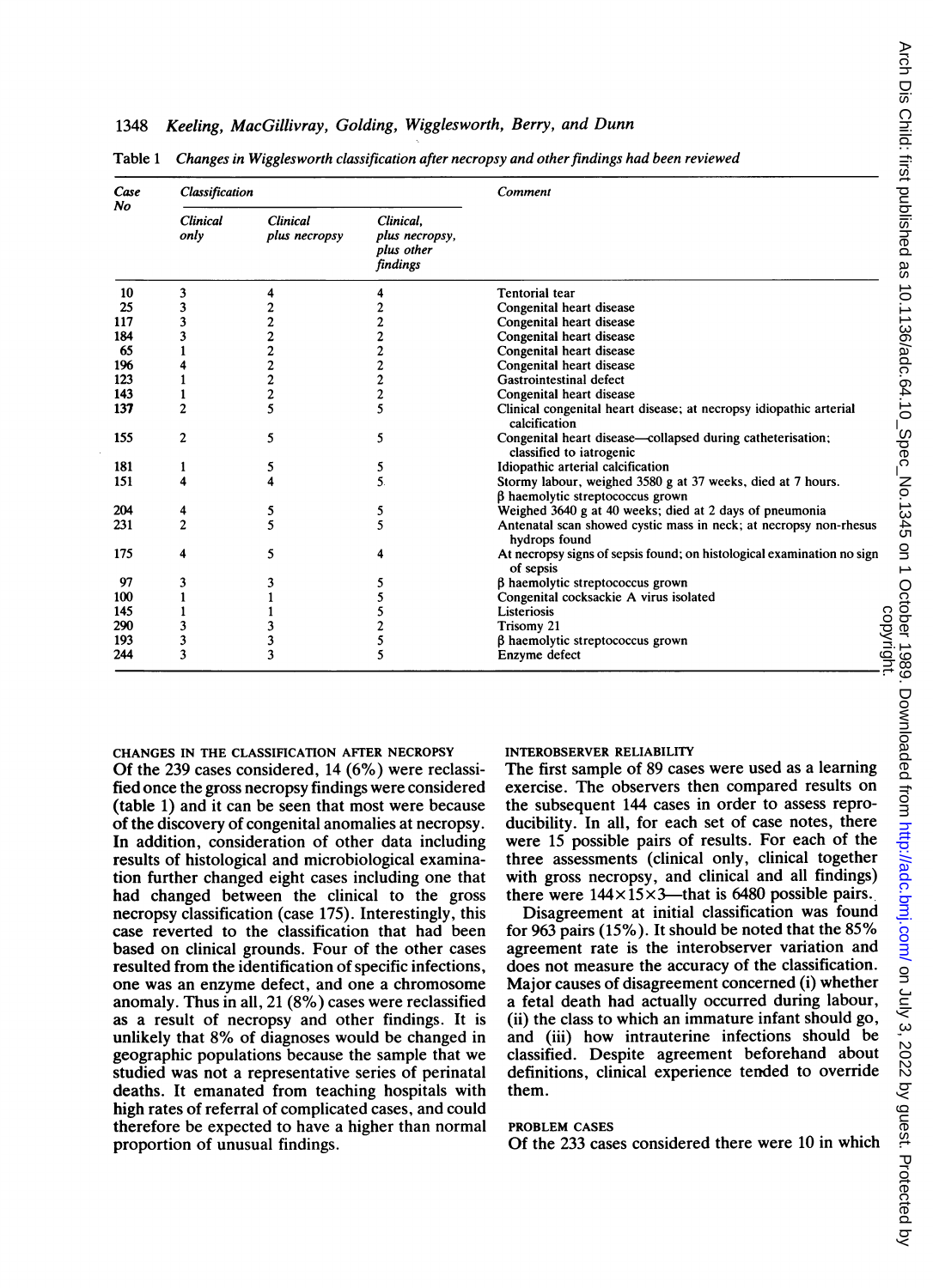there was considerable discussion before eventual agreement. These are discussed below as examples of the most difficult cases to classify.

Case 16 was a diabetic cherub with visceromegaly who died before the onset of labour. The problem was whether this should be group <sup>1</sup> or 5; the ultimate decision was group 5.

Case 39 was a stillbirth that died before the onset of labour. Clinically it was recognised as having abnormal palmar creases and prominent heels, possibly as a result of a chromosome abnormality. At necropsy a solitary horseshoe kidney was found. The chromosome culture failed. This was eventually classified as group 2.

Case 51 was an infant born by caesarean section for severe pre-eclampsia at 26 weeks. The baby weighed 510 g and died aged <sup>1</sup> day. There was hydatiform change in the placenta. Should this be group 3 or 5? As this is an unexpected and unusual finding it was put into group 5.

Case 53: liquor had been draining for weeks since amniocentesis. The baby was born at 28 weeks' gestation, weighed 1160 g, and died at 90 minutes. Necropsy and histological examination confirmed a congenital infection but no specific organism was isolated. Various members of the team wanted to put it in group 3, 4, or 5. The rules, however, are clear and it was put into group 4.

Case 72 was an infant delivered at 28 weeks' gestation (1200 g) who died at 5 days. This was a breech extraction and the baby was clinically recognised as having aortic thrombosis with gangrene of the right toes and a flaccid left leg. Permission for a full necropsy was refused and external examination only was carried out. There was discussion about whether this should be classified to group 3, 4, or 5, but it was finally put in group 5.

Case 77 was a breech extraction at 27 weeks weighing 1271 g which died at 20 minutes. There had been prolonged rupture of the membranes with oligohydramnios and the infant had hypoplastic lungs. The rules put this into group 4.

Case 170 was born at 35 weeks' gestation weighing 1588 g. He had minor anomalies of the hands, limbs, and skull and died of massive pulmonary haemorrhage and disseminated intravascular coagulation at 7 days; this was put in group 3.

Case 186 was born at 37 weeks' gestation weighing 2330 g, and died at 4 hours of age. At necropsy the baby was found to have a polycystic right kidney, bilateral hydronephrosis and a double right ureter, and hypoplastic lungs. Gross necropsy examination showed a subarachnoid haemorrhage, hyaline membrane disease, and pneumonia. Further investigations identified mycoplasma pneumonia. The question was whether this should be classified as group 2, 3, 4, or 5. The team was divided, but the rules indicated group 5.

Case 212 was born at 36 weeks' gestation weighing 2240 g. It was dead at birth with mild hydrocephalus and undescended testes. Clinical notes stated clearly that death was before labour. Labour was of unknown duration. According to the rules this should have been coded as group <sup>1</sup> unless there was doubt as to whether the death occurred before or during labour.

Case 160 was born at 38 weeks' gestation weighing 2200 g and died at 4 days. There was cardiac malposition, a single umbilical artery, undescended testes, and anomalous pulmonary segments. The baby died of a massive pulmonary haemorrhage with a subarachnoid haemorrhage. There was much disagreement as to how this should be classified, but the final decision was that it should be group 5.

Table 2 Aberdeen clinicopathological, and amended Wigglesworth, classifications after taking account of clinical and necropsy findings

| Aberdeen classification  | Wigglesworth classification |      |    |    |      |      |    |     |  |
|--------------------------|-----------------------------|------|----|----|------|------|----|-----|--|
|                          | I(a)                        | 1(b) |    |    | 4(a) | 4(b) |    |     |  |
| Premature, cause unknown | 22                          |      |    | 49 |      |      |    | 86  |  |
| Mature, cause unknown    |                             |      |    |    |      |      |    | 22  |  |
| Mechanical               |                             |      |    |    |      |      |    | 13  |  |
| Toxaemia.                |                             |      |    | 10 |      |      |    | 18  |  |
| Antepartum haemorrhage   |                             |      |    |    |      |      |    | 26  |  |
| <b>Malformation</b>      |                             |      | 43 |    |      |      |    | 46  |  |
| Maternal disease         |                             |      |    |    |      |      |    |     |  |
| Rhesus incompatibility   |                             |      |    |    |      |      |    |     |  |
| <b>Miscellaneous</b>     |                             |      |    |    |      |      |    |     |  |
| Infection                |                             |      |    |    |      |      |    |     |  |
| <b>Total</b>             | 42                          | 11   | 51 | 70 | 23   |      | 29 | 233 |  |
|                          |                             |      |    |    |      |      |    |     |  |

Subgroups (a) without and (b) with a history of abruption.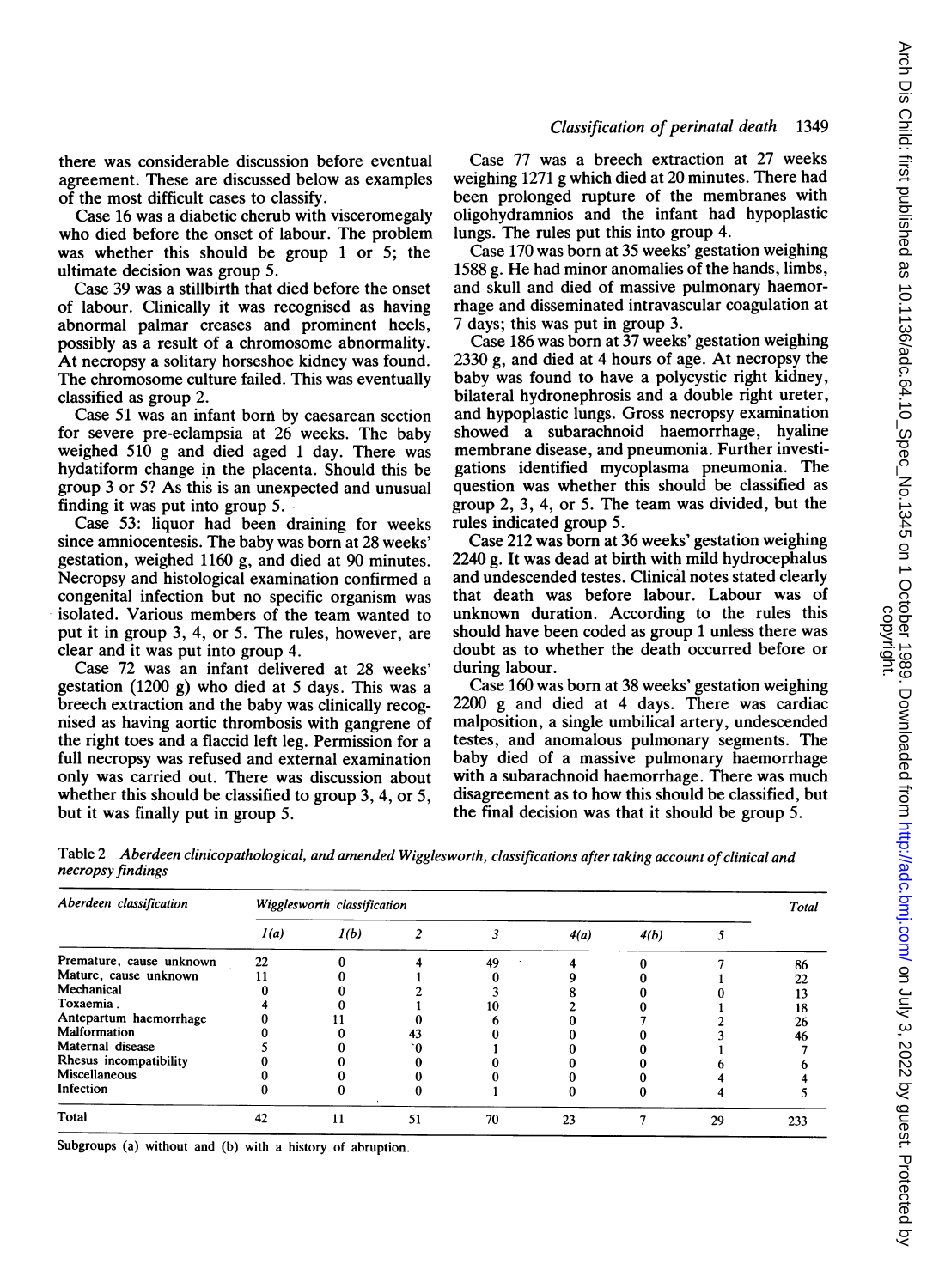## 1350 Keeling, MacGillivray, Golding, Wigglesworth, Berry, and Dunn

#### RELATION TO OBSTETRIC CLASSIFICATION

The way in which the Wigglesworth classification relates to the Aberdeen classification is shown in table 2. It is clear that the two are measuring different things. For example, of the 86 deaths classified by the Aberdeen rules as 'premature cause unknown' the Wigglesworth classification would distinguish the 22 dying before labour from the four dying of intrapartum causes, and the 11 dying of malformations or specific disorders from the 49 dying of disorders associated with immaturity.

Conversely, of the 30 that by the Wigglesworth classification would have been coded as intrapartum asphyxia, the Aberdeen classification would have distinguished the four 'premature-cause unknown' and the nine 'mature-cause unknown' from eight 'trauma' and two 'toxaemia'.

## **Discussion**

As different observers become more aware of the usefulness of classifying perinatal deaths to compare performance over time and between centres, it is of importance to ensure that the classifications used are repeatable. A recent publication showed that the Aberdeen obstetric classification, which had been used for the Scottish National Survey and the Northern Regional Health Authority Survey, allowed differences in its interpretation.<sup>10</sup> These differences had developed both north and south of the border during the years since its introduction. The classification has been in use for 30 years and only in 1986 was a revised classification published with attention paid to current problems such as the death of the very immature neonate.2 The authors concluded that different assessors can classify a series of deaths in a similar way, provided that close attention is paid to the definitions and working rules. They found that different groups of clinicians reached similar conclusions in 97% of cases submitted for assessment as long as they had a copy of the rules before them.

Nevertheless, there is considerable debate about the interpretation of all classifications of perinatal deaths. As most classifications used in the United Kingdom are based either on the Aberdeen or Wigglesworth classifications, we will confine our discussion to these two. Table 2 shows that, in general, the two classifications measure different things. Which is the more useful? Proponents of the Aberdeen classification suggest that it is important to know how many infants died from toxaemia, yet using that classification one is unlikely to find this out from the way the data are presented. The classification defines this group as having a diastolic pressure of <sup>90</sup> mm Hg or more on two separate days after 28 weeks' gestation together with appreciable proteinuria, and in the absence of hypertensive disease before pregnancy (which is comparatively common in pregnant women). Is it reasonable to assume that any normally formed baby born to a woman with this condition and dying prematurely is the result of toxaemia? Prevention of pre-eclampsia in the mothers may not have prevented most of these deaths. Similarly, the Aberdeen classification of 'trauma' (or under the revised classification, 'mechanical causes'), covered deaths from birth trauma and antepartum asphyxia associated with problems in labour such as disproportion, malpresentation, cord prolapse, cord compression, or breech delivery in babies of 1000 g or more. If there is no clinical history of difficulty in labour, but necropsy evidence of trauma is present, the deaths are not classified as 'mechanical causes' but as 'unexplained'. In other words, the trauma group does not indicate the number of deaths with evidence of birth trauma, but is a count of the number of deaths with abnormal presentation or method of delivery. It assumes that malpresentation is accompanied by asphyxia and is thus responsible for death. Malpresentation is, however, common in small babies, so this group might just be an indication of the proportion of preterm infants.

the proportion of preterm infants. On the other hand, the Wigglesworth classification does not, in its primary analysis, examine causes of death in individual cases, so that sub- $\exists$ classification within the primary groups may be necessary. The classification relies heavily on gestational age and time of death, and Wigglesworth has suggested that a number of assumptions can be made from these. A large number of deaths in group <sup>1</sup> (antepartum stillbirths) suggests that more attention to antenatal care might be warranted; many deaths in group 2 (congenital malformations) perhaps indicates that more attention should be given to preconceptional care; high numbers in group 3 (deaths associated with immaturity) might suggest that changes in neonatal intensive care were warranted; a high proportion of deaths in group 4 (intrapartum asphyxia) might indicate that obstetric care could be improved. It is always anticipated that group 5 will be a small group of miscellaneous causes from which few generalisations could be made, although it is a crude measure of the standard of perinatal histopathology, and other investigative services.

Since this study was carried out there has been much discussion among the participants. Each still prefers the classification that he has either developed or grown up with, but a majority were in favour of the revised Wigglesworth classification-perhaps because half the observers were perinatal pathologists. At the moment the topic of classification,